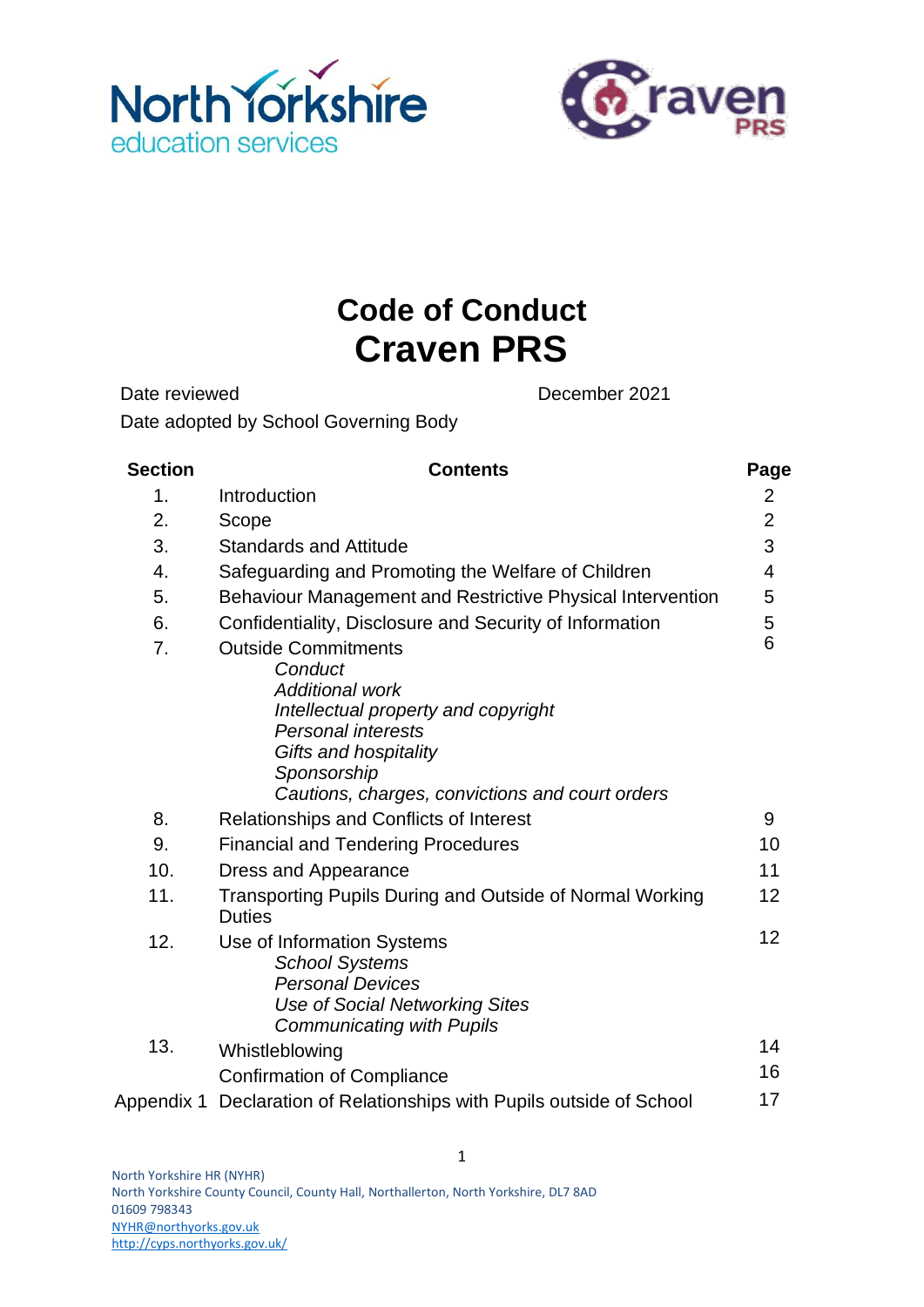This Policy has been produced for Schools by North Yorkshire HR. Advice is available for school managers from North Yorkshire HR regarding the application of this policy via [NYHR@northyorks.gov.uk,](mailto:NYHR@northyorks.gov.uk) or by telephone 01609 798343.

Access: If this information is required in an alternative format, please contact North Yorkshire HR.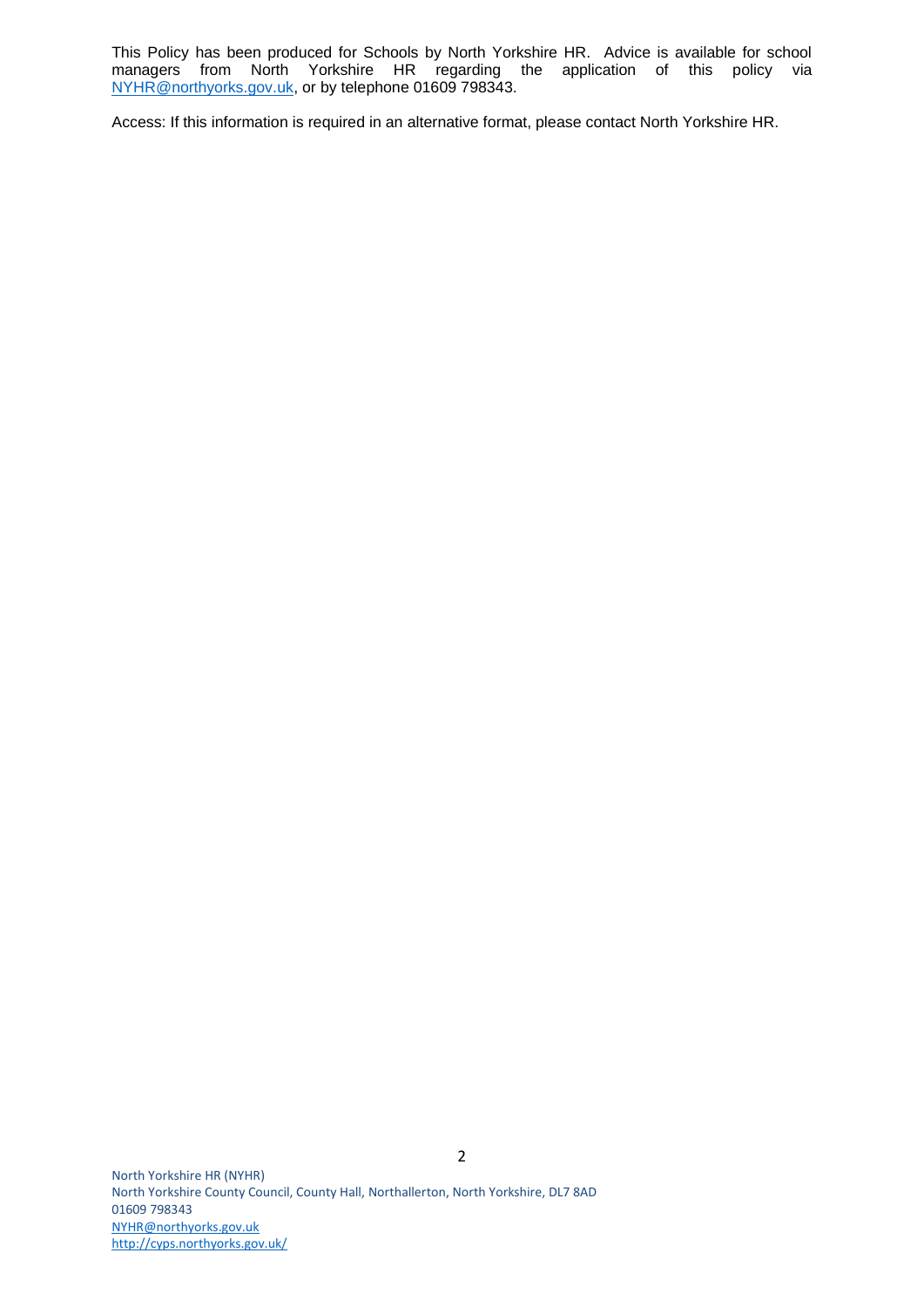## **1. Introduction**

- 1.1 This Code of Conduct is designed to give clear guidance on the standards of behaviour of all school staff and as such:
	- Makes a clear statement about the standards of conduct expected of employees of, and those working with Craven PRS
	- Ensures all employees and associated persons understand their obligations with regard to safeguarding and promoting the welfare of pupils
	- Ensures the highest standards of conduct by identifying the school's standards which sit alongside professional codes and guidelines
	- Helps all employees to act in a way which upholds the school's standards and, at the same time, protects them from criticism, misunderstanding or complaint
	- Helps build trust between the school and the people who come into contact with those working for it.
- 1.2 All individuals working in school are expected to comply with the law as it applies to their work in school, particularly in matters such as health and safety, safeguarding of children and data protection. They are also expected to carry out their duties in accordance with the relevant policies, procedures, rules and guidance adopted by the Governing Body.
- 1.3 In addition to this Code of Conduct, all employees engaged to work under teachers' terms and conditions of employment have a statutory obligation to adhere to the Teachers' Standards (England) and in relation to this policy, Part 2 of the Teachers' Standards – Personal and Professional Conduct.

## **2. Scope**

- 2.1 This Code of Conduct applies to:
	- **Employees -** all employees of the school, including apprentices and temporary and casual staff
	- **Associated persons -** individuals providing services for the school but who are not employed, e.g. contractors and their sub-contractors, supply and agency staff, students, volunteers, secondees from other establishments and self-employed consultants
- 2.2 This Code does not apply to Governors when they are fulfilling their statutory role, including as a link governor and when attending meetings with senior staff and/or the Governing Body. However, should a Governor take a volunteer role within the school, then they should be considered to be an associated person under this policy whilst undertaking that role.
- 2.2 Disregarding this Code will, in certain circumstances, result in disciplinary action being taken in the case of employees. For associated persons failure to follow the code may result in the cessation of contractual arrangements.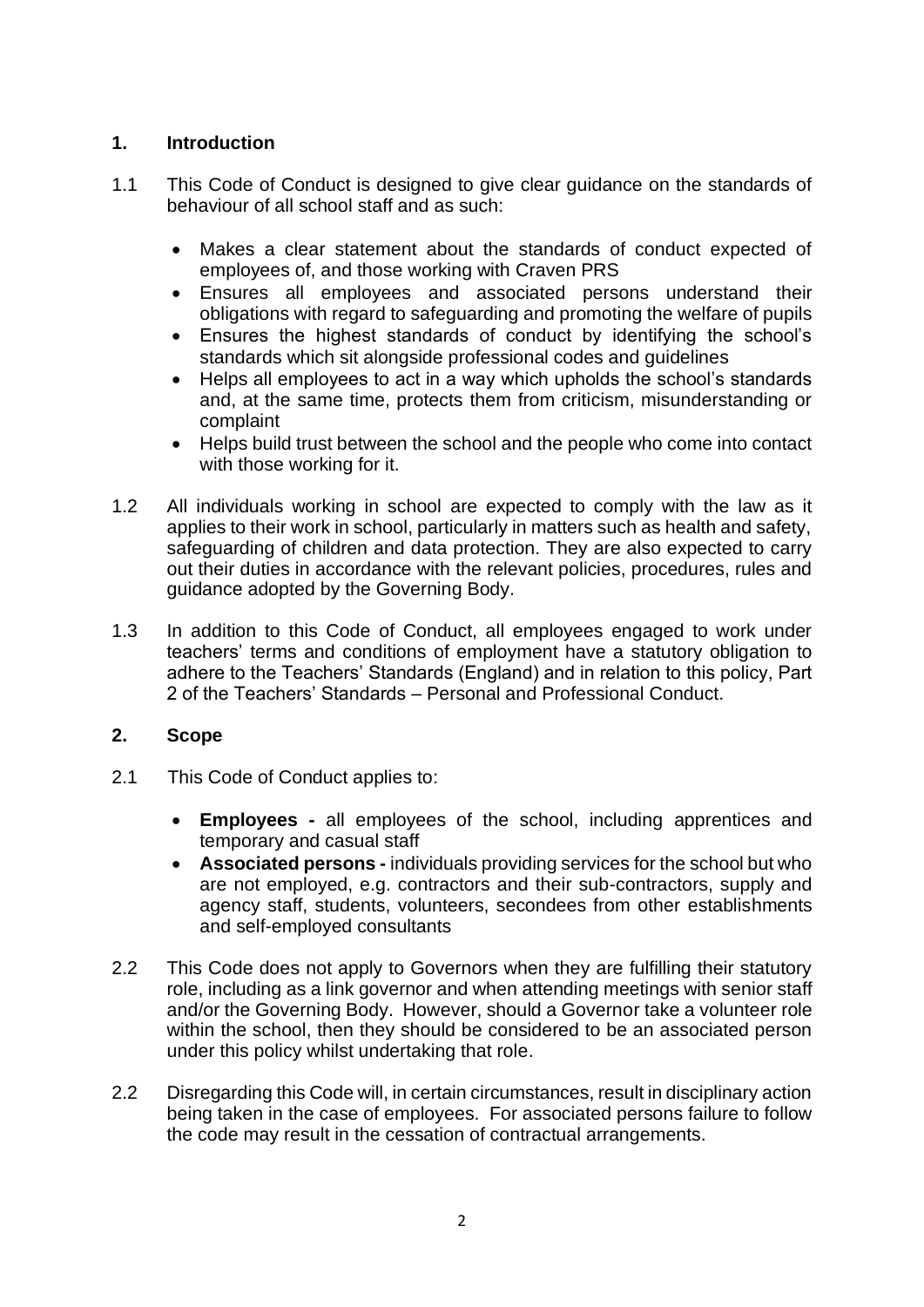- 2.3 All employees will be supplied with a copy of this Code, against which their conduct will be measured. Associated persons will also be issued with a copy of this Code and will be expected to comply with it whilst engaged to work with the school.
- 2.4 Some provisions contained within this code will continue after employment or the contractual relationship has ended e.g. the requirement to maintain confidentiality. Where this is the case, it will be highlighted within the relevant section of the code.
- 2.5 For ease of reading, and from this point onwards, the term 'employee' will be used for both directly employed staff and associated persons working within the school. Should the arrangements for each group differ then this will be highlighted accordingly.
- 2.6 Legislation for Maintained Schools requires that procedures set out by the organisation must be followed.

#### **3. Standards and Attitude**

3.1 All employees of the school are expected to give the highest possible standard of service to pupils, parents and carers, fellow employees, Governors and members of the public. The following principles exemplify the standards that are required:

#### *Safeguarding and promoting the welfare of children*

3.2 Safeguarding is at the heart of the work of the school and all employees must undertake their work in support of the school's duties for safeguarding children and young people. Further information is given in section 4 below.

#### *Honesty and integrity*

3.3 All employees must perform their duties with integrity and be open and honest in their dealings and communications with others. They should strive to deliver on the commitments they have made and observe high ethical standards. Employees must not disclose information given to them in confidence or share confidential information where it is inappropriate or unlawful to do so. They must not allow their own personal or political opinions to interfere with their work and must at all times perform their duties in an objective manner. For further information regarding confidentiality please see section 6.

*Responsibility*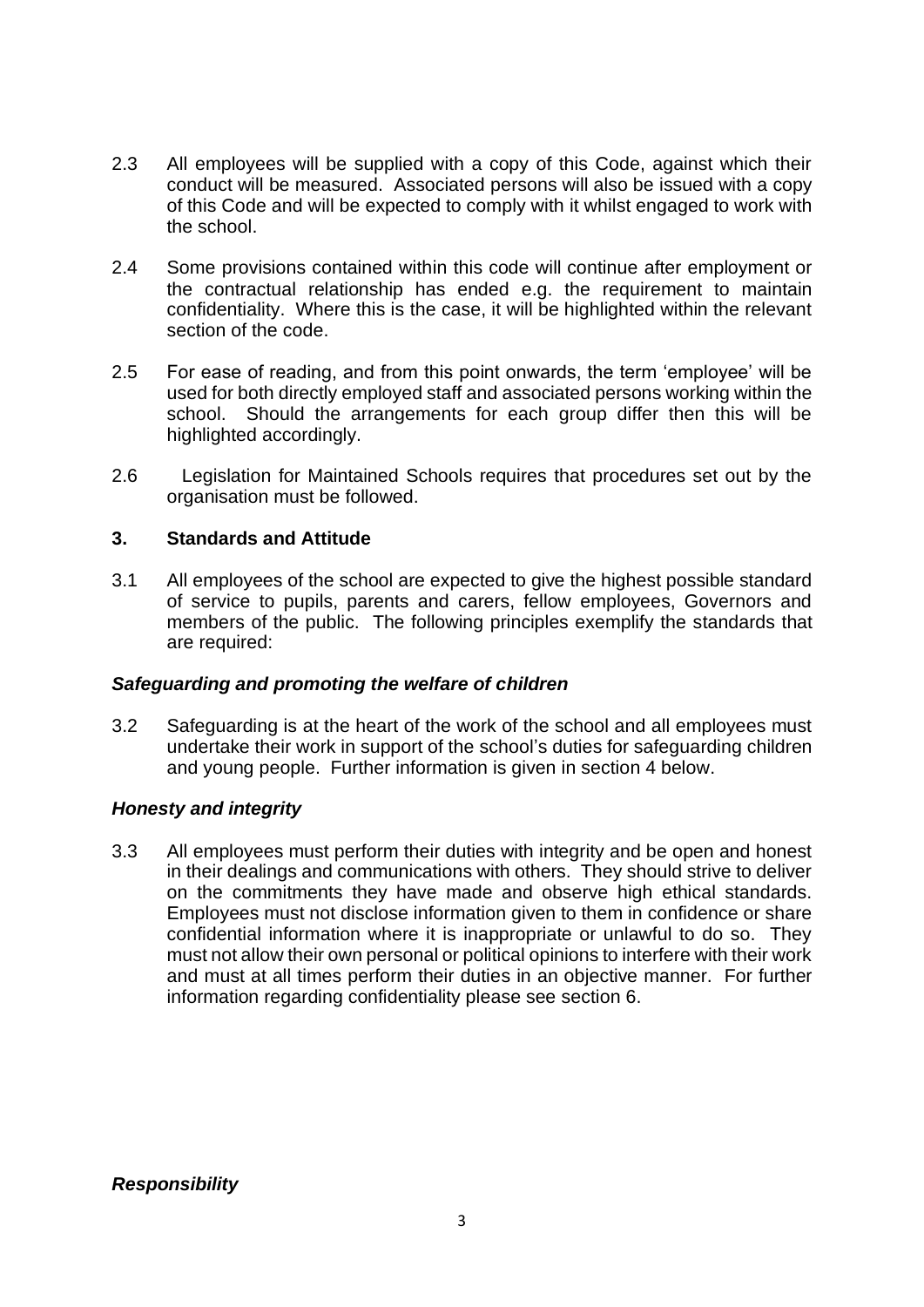3.4 All employees must take responsibility for their own actions and be accountable for these. They should use any school funds or resources entrusted to, or handled by, them in a responsible and lawful manner. In addition, they should not make personal use of resources, property or facilities of the school unless properly authorised to do so. Employees must not put themselves in a situation where there is a conflict between their personal and professional interests. Please see sections 7 and 8 below for further information regarding relationships, conflict of interest and outside commitments.

#### *Respect for others*

- 3.5 The school believes that every employee has the right to work in a safe environment without the fear of discrimination, harassment or abuse. All employees must treat others with dignity and respect and should value the contribution that others can make. They should not discriminate unlawfully or inappropriately against any person and must always act in a professional and courteous manner. Employees should strive to maintain positive relations with all parties and must not act in a way which could be perceived as bullying.
- 3.6 Employees should recognise and respect the work demands of, and contributions made by, others within the workplace. This respect can be demonstrated by completing tasks to agreed deadlines, attending calendared meetings promptly and communicating effectively with others. Employees are expected to take direction and leadership from senior staff within the school.
- 3.7 The school aims to ensure that everyone who comes into contact with it is treated in line with the provisions of the Equality Act 2010, and not in any way disadvantaged by factors which could prevent the implementation of fair policies and operations.
- 3.8 The school takes a zero tolerance approach to aggressive and violent behaviour towards its staff and, in serious cases, the Headteacher may ban an individual or individuals from the school site.

#### **4. Safeguarding and Promoting the Welfare of Children**

- 4.1 Safeguarding and promoting the welfare of children is defined as:
	- Protecting children from maltreatment
	- Preventing impairment of children's health and development
	- Ensuring that children grow up in circumstances consistent with the provision of safe and effective care, and
	- Taking action to enable all children to have the best outcomes
- 4.2 Everyone who comes into contact with pupils and their families has a role to play in safeguarding children. The role played by school employees is particularly important as they are in a position to identify concerns early and potentially prevent concerns from escalating.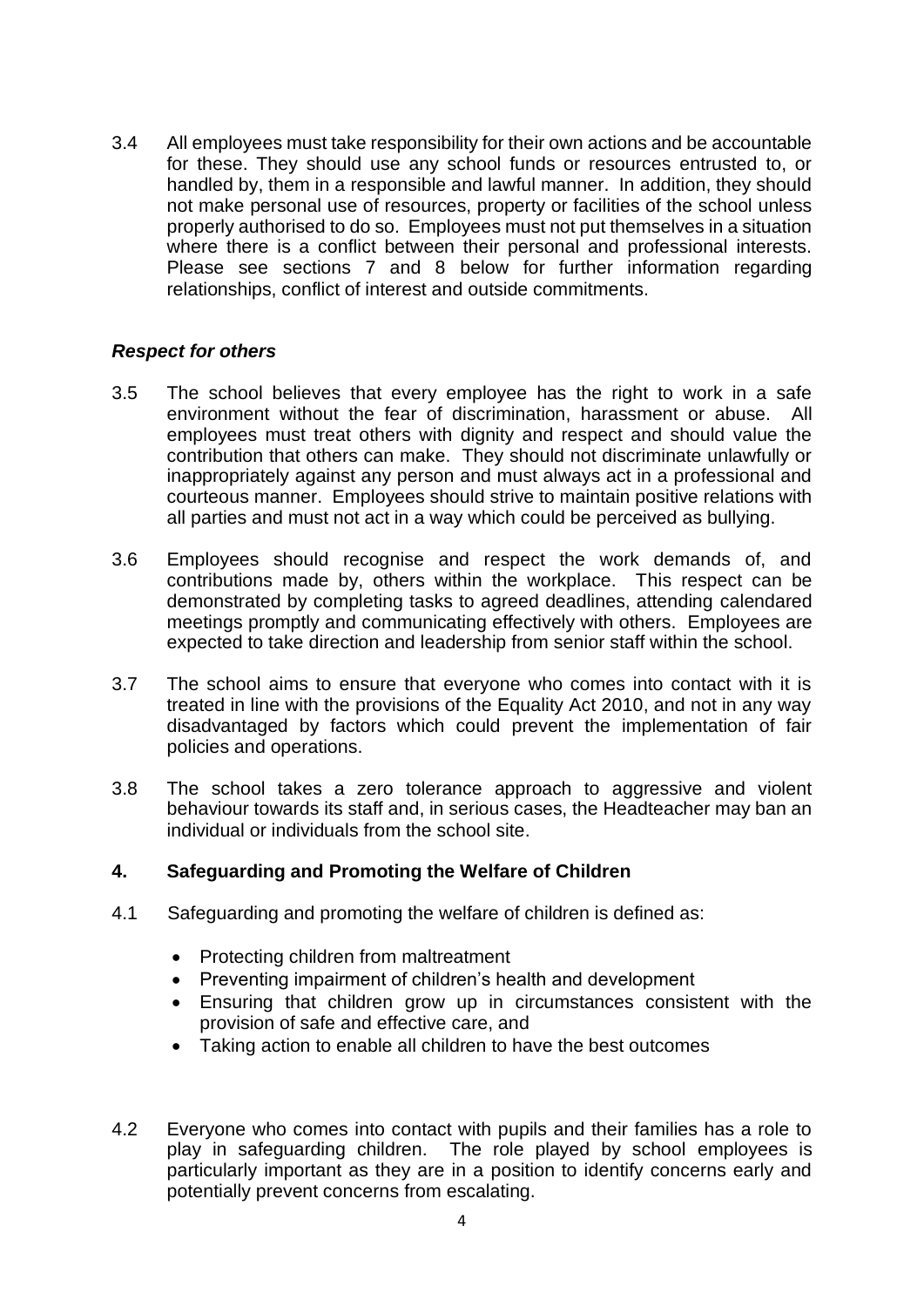- 4.3 All employees have a responsibility to provide a safe environment in which children can learn. In addition, employees have a responsibility to identify children who may be in need of extra help or who are suffering, or are likely to suffer, significant harm. All employees then have a responsibility to take appropriate action, working with other services as needed.
- 4.4 All employees within the school are required to remain vigilant around pupils, be mindful of the indicators of possible abuse or neglect and act on issues of concern immediately should they arise. Such issues should be reported to the Designated Safeguarding Lead or the deputy DSL in their absence. Should neither be available, this should be reported to the Exceptional Circumstances DSL.
- 4.5 The school has a Safeguarding Policy which all employees must read and act in accordance with at all times. Relevant induction and refresher training on safeguarding and the Safeguarding Policy will be made available to all staff within the School. Failure to attend this training without good reason will be considered a serious issue which may result in further action being taken. Associated persons may fulfil their safeguarding training requirements through alternative provision e.g. through their own employer, however, they must be able to provide evidence of such training to the school.
- 4.6 Employees of the school must maintain an attitude of **'it could happen here'** where safeguarding is concerned. Should they have any concerns regarding the welfare of a pupil, employees should always follow the school's procedures and act in the interests of the child.
- 4.7 When allegations are made against a member of staff regarding a safeguarding issue, then the formal policy for dealing with allegations will be invoked, in line with Safeguarding Board guidance. For associated persons an appropriate process will be followed, involving that person's employer, if relevant. In all cases the school will make referrals to the DBS in line with its statutory obligations.
- 4.8 Failure to report issues of concern and/or failure to act in the best interests of a child will be considered as a serious issue which may, if proven, constitute gross misconduct. For associated persons an alternative process will be followed which may result in cessation of their contractual arrangements.

#### **5. Behaviour Management and Restrictive Physical Intervention**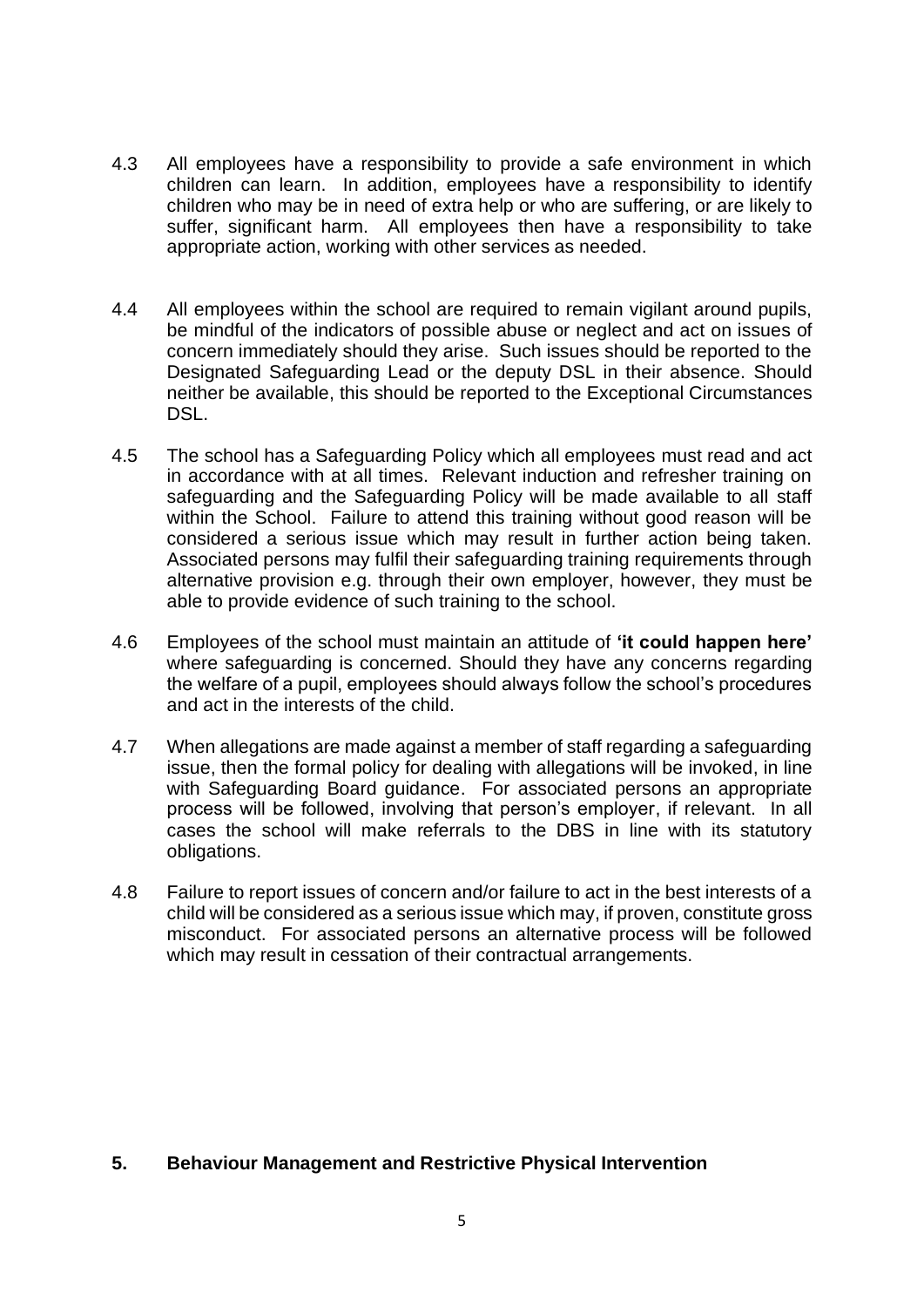- 5.1 Staff must ensure they fully understand the school's policies on behaviour management, pupil discipline and restrictive physical intervention guidance and training and follow these at all times, using strategies appropriate to the circumstances and situation. Staff should not use any form of degrading or humiliating treatment to punish a pupil.
- 5.2 There are occasions when it is entirely appropriate and proper for staff to have physical contact with children; however, it is crucial that staff only do so in ways appropriate to their professional role and in relation to the pupil's individual needs and any agreed care plan.
- 5.3 Any physical contact should be in response to the child's needs at that time, of limited duration and appropriate to their age, stage of development, gender, ethnicity and background. Employees should, therefore, use their professional judgement at all times.

#### **6. Confidentiality, Disclosure and Security of Information**

- 6.1 The school recognises the importance of an open, transparent culture with clear communication and accountability. It is the school's aim to be as open as possible about its activities. The law requires that certain types of information must be available to auditors, inspectors, the Police, children's services, government departments, parents and the public. If an employee is in any doubt as to whether they can release any particular information, they should always check with the Headteacher first.
- 6.2 The confidentiality of information received in the course of an employee's, duties should be respected and must never be used for personal or political gain or to cause damage to the interests and reputation of the school, its employees and its pupils. Employees must not knowingly pass information on to others who might use it is such a way. If they believe that information should be disclosed in the public interest, they should follow the school's whistleblowing policy before doing so. Failure to do so may result in disciplinary action being taken or the cessation of contractual arrangements.
- 6.3 Employees must not communicate confidential information or documents to others who do not have a legitimate right to know. Furthermore, information which is stored on computer or manual systems must only be disclosed in accordance with the requirements of the Data Protection Act 2018.
- 6.4 When an employee leaves the employment of the school, or an associated person ceases to work with the school, then the requirement to maintain confidentiality regarding the information gained during their employment/ association will continue. In addition, on ending their employment/association with the school individuals must ensure all confidential documentation and records are returned and copies are not retained.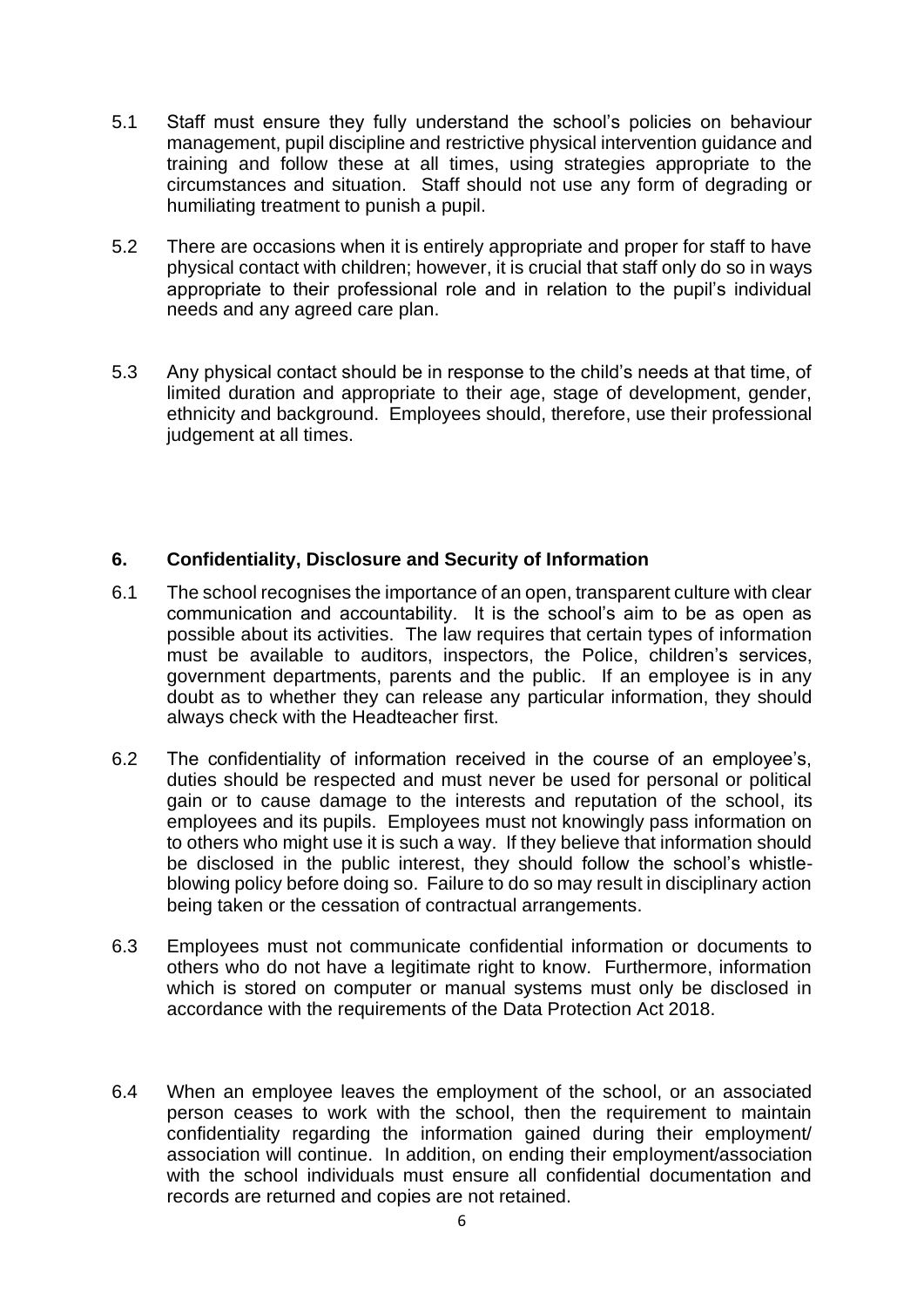- 6.5 Employees must ensure that confidential information is stored securely, whether it be in documents and files, or held electronically and whether this information is held on the school premises or taken off site.
- 6.6 Further information is available in the school's data protection policy, which employees must ensure that they understand and follow at all times.

#### **7. Outside Commitments**

7.1 The school recognises that employees are entitled to their private lives. In general, the choices and actions of employees outside of their role are not the school's concern. However, in order to protect all parties and the school there are exceptions to this.

#### *Conduct*

- 7.2 Whether in or outside the school environment, employees must not conduct themselves in any way which creates doubt as to their suitability for their post or which brings the school into disrepute. This includes conduct which would bring into question their suitability to work with children, including use of mobile phones
- 7.3 All adults working with children and young people have a responsibility to maintain public confidence in their ability to safeguard the welfare and best interests of children and young people. It is, therefore, expected that they will adopt high standards of personal conduct in order to maintain the confidence and respect of the public in general and all those with whom they work.
- 7.4 There may be times, for example, when an adult's behaviour or actions in their personal life come under scrutiny from local communities, the media or public authorities. This could be because their behaviour is considered to compromise their position in a school setting or indicate unsuitability to work with children or young people. Misuse of drugs or acts of violence would be examples of such behaviour, however this list is not finite.
- 7.5 Adults working with children and young people should therefore understand and be aware that safe practice also involves using judgement and integrity about behaviours in places other than the work setting.

7.6 The behaviour or actions of an adult's partner or other family members may raise similar concerns. The school may take action if it believes that this behaviour may be a potential risk to pupils or if it impacts on the suitability of an employee to work with the school.

#### *Additional work*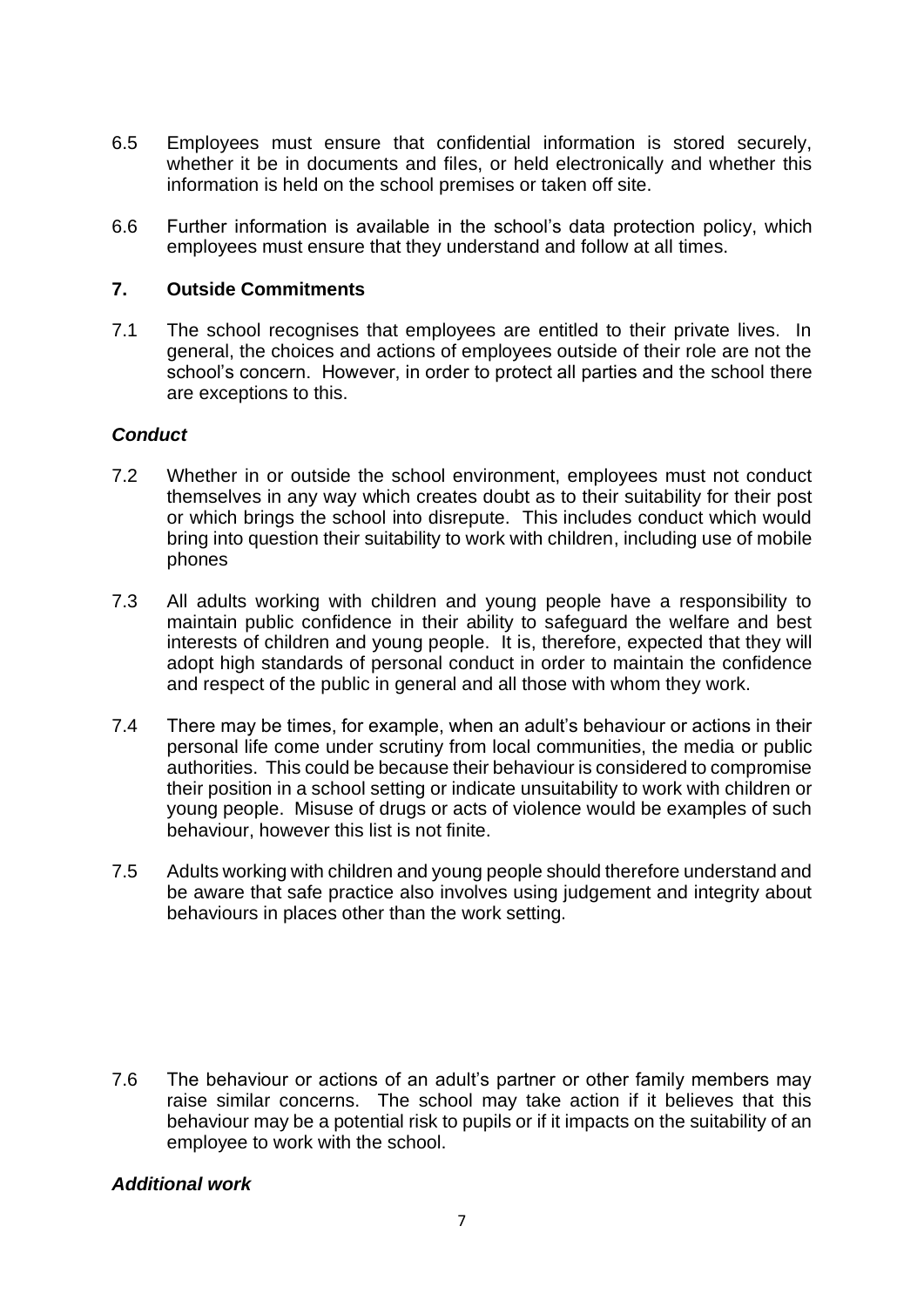- 7.7 Employees are able to take on work in addition to their existing contract of employment, providing it does not conflict with the performance of their duties in the role for which they are employed.
- 7.8 An employee who wishes to take on addition work must ensure that:
	- a) the additional hours worked do not contravene the Working Time Regulations or otherwise give the school cause for concern about health and safety at work, and
	- b) the outside work does not place the employee in a position where their duties and private interests conflict, and
	- c) the outside work does not damage, or potentially damage, public confidence in the school's conduct or business.
- 7.9 All teaching staff, and support staff employed on spinal column point 28 and above, are required to obtain the consent of the Headteacher prior to accepting additional work. The school will not unreasonably refuse any requests and each will be considered on a case-by-case basis taking into account the particular circumstances. If the additional work involves pupils of the school, for example babysitting, then the employee must inform the Headteacher regardless of their salary grade. Such notifications should be made to help protect the employee and to ensure that relevant safeguarding information can be shared if appropriate (also see paragraph 12.20 below).
- 7.10 Associated persons are not required to obtain consent before accepting additional work. However, they should bring to the attention of the Headteacher, any other work or activities which they undertake which may constitute a conflict of interest with the work of the school.
- 7.11 Employees must not undertake private or personal work, paid or unpaid, of any description during working hours or on the school premises or using school equipment unless that have been given specific permission by the Headteacher. Even if approval is granted, any fees received, e.g. lecture fees or examination board payments, would be passed over to the school, or unpaid leave must be taken.

#### *Intellectual Property and Copyright*

7.12 All intellectual property rights, (that is copyright, design rights and the right to patent inventions) relating to anything created or invented by staff in the course of his/her duties automatically belongs to the school, unless otherwise agreed; staff cannot exploit the rights to any such thing without the written permission of the Headteacher. Any income raised through the use or sale of these products belongs to the school.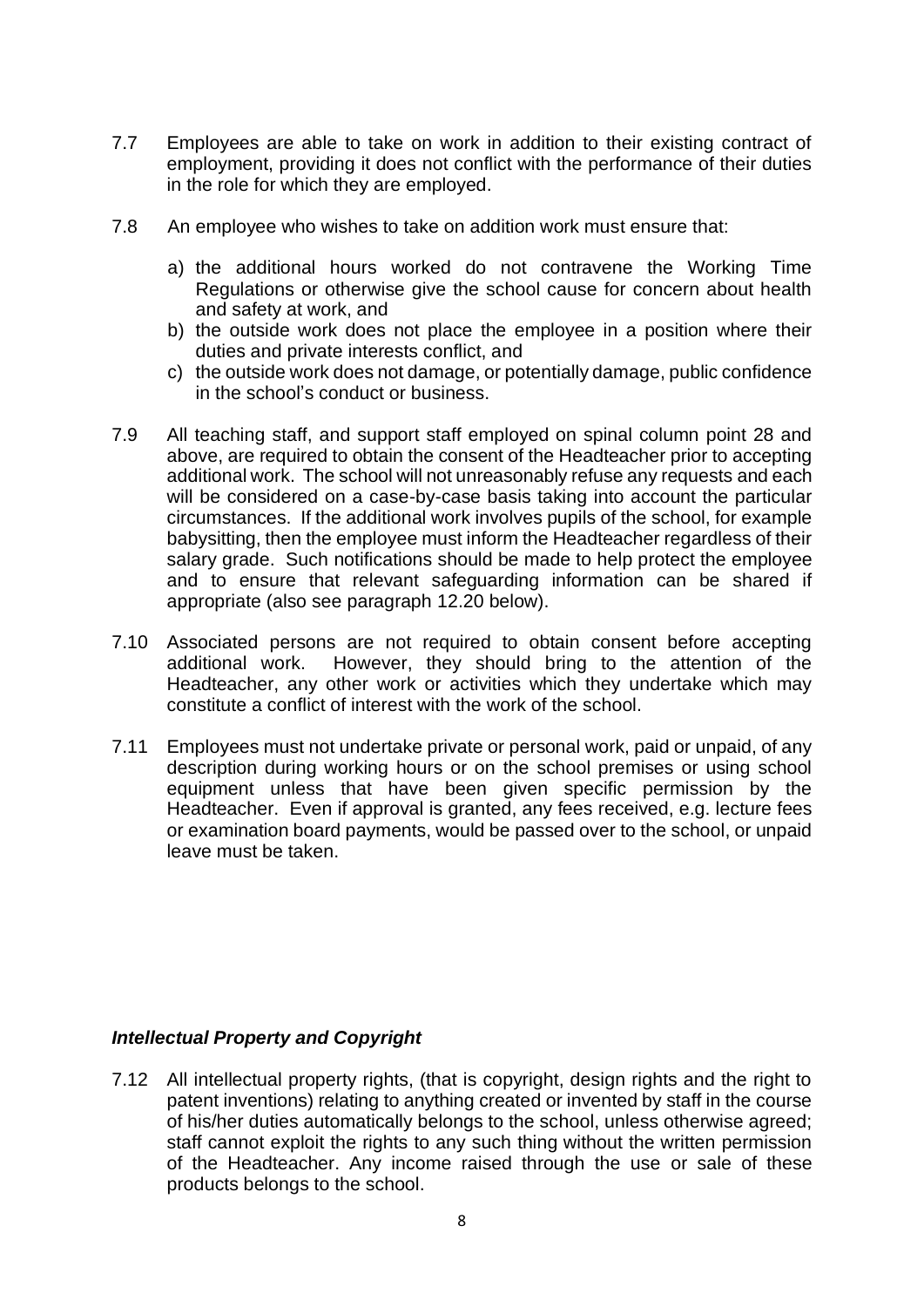7.13 The Headteacher may agree to the school collaborating with other schools to create or invent intellectual property to be shared with other schools.

## *Personal interests*

- 7.14 Employees may have a variety of personal interests, which may, from time-totime, impact on their role for the school. To protect the school and the employee from any accusations of wrong doing the school has in place a number of safeguards which demonstrate that these interests are not allowed to influence the way the school operates.
- 7.15 Whatever an employee's role within the organisation, they must declare to their Headteacher in writing any financial or non-financial interests which could bring about conflict with the school's interests. Employees must not make, or become involved with, any official or professional decision about matters in which they have a personal interest.

#### *Gifts and Hospitality*

- 7.16 A potential source of conflict between public and private interests is the offer of gifts, hospitality or benefits in kind to employees in connection with their official duties. It is important to avoid any suggestion of improper influence and ensure that the school operates in accordance with the highest standards of integrity, probity and openness.
- 7.17 Employees must not accept gifts, hospitality or any benefits in kind from a third party which might be seen to compromise their personal judgement or integrity or be seen as an inducement.
- 7.18 Casual gifts offered by contractors, organisations, firms, parents and carers or individuals such as calendars, diaries, pens, food, drink, flowers and other small gifts need not be declared provided their value does not exceed £20.
- 7.19 Small gifts from pupils to their class teacher are acceptable and can be retained by employees provided that they do not exceed the £20 limit.

- 7.20 Hospitality is sometimes offered to representatives of the school in an official or formal capacity. Hospitality can take many forms and could include attending exhibitions, seminars, sporting events, shows or concerts. Training events with very low training content and free catering, drink or transport may also be hospitality.
- 7.21 The following are examples of gifts or hospitality which should be refused by staff: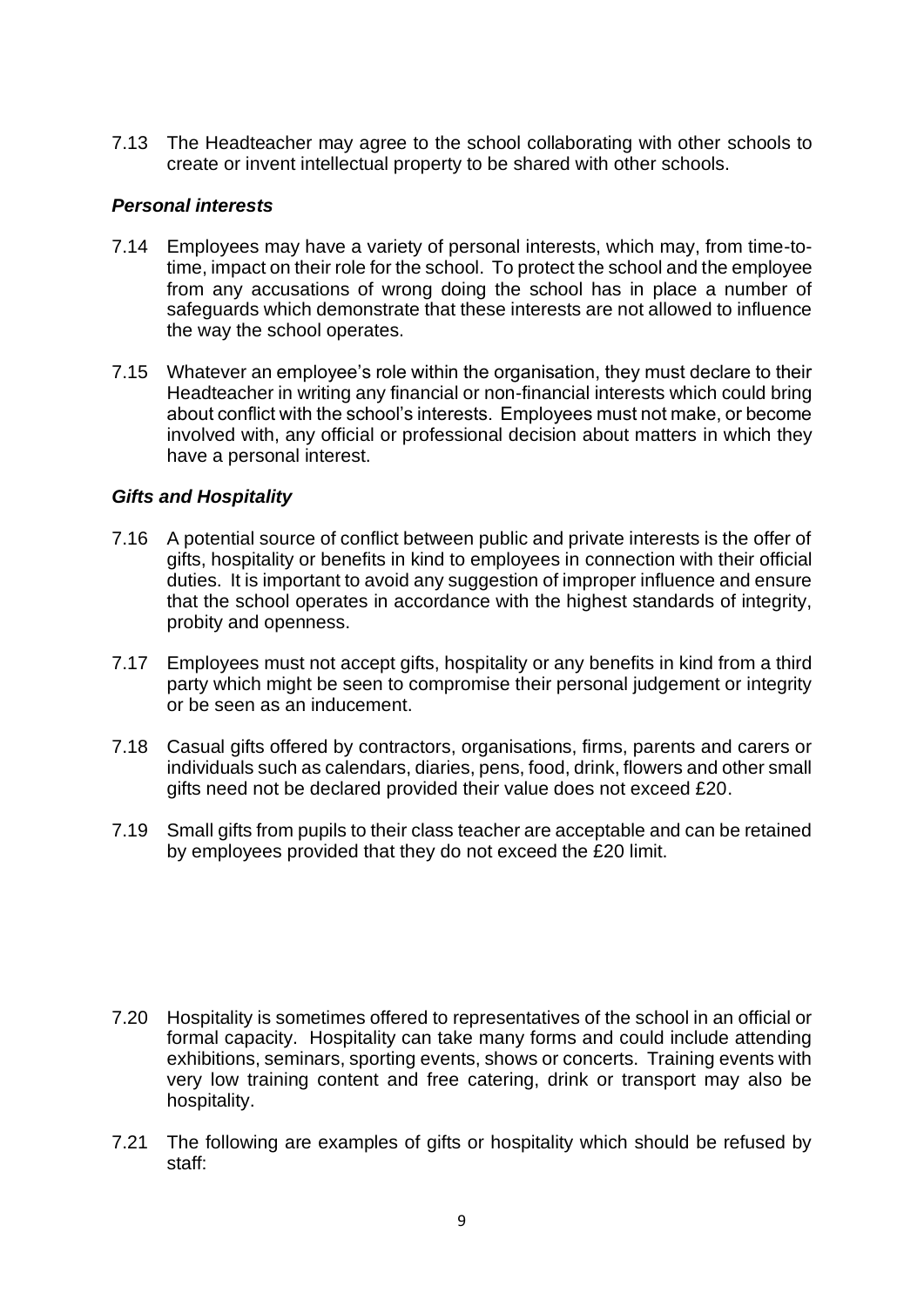- gifts of money or vouchers
- free membership or subscriptions
- free goods, services or equipment which are normally provided by a supplier to the school at a charge
- any gifts/hospitality which exceed £20
- 7.22 These gifts and hospitality should be tactfully and courteously refused. If a gift is simply delivered to the school and cannot be returned, or cannot reasonably be refused without causing offence, then this gift must be declared to the Headteacher and recorded in the Register of Gifts and Hospitality. These items should not be retained by the individual and, where suitable, these items should be used for school purposes e.g. fundraising, raffles, etc.

#### *Sponsorship*

- 7.23 Where an outside organisation wishes to sponsor a school activity or project, whether by invitation, tender, negotiation or voluntarily, the basic conventions concerning acceptance of gifts and hospitality apply. Particular care must be taken when dealing with contractors or potential contractors.
- 7.24 Where the school wishes to sponsor an event or services, neither an employee nor their partner, spouse or relative must benefit from such sponsorship in a direct way with there being full disclosure to the Headteacher of any such interest.

#### *Cautions, Charges, Convictions and Court Orders*

- 7.25 An employee must notify the Headteacher if charged with, or convicted of, any criminal offence, or accepts a formal police caution, and should do so as soon as possible after the charge, caution or conviction. If the Headteacher is the subject of the charge they must inform the Chair of Governors.
- 7.26 The school acknowledges that a caution is not a criminal conviction, but employees must be aware that cautions have to be declared during Disclosure and Barring checks unless they meet the filtering rules of the Disclosure and Barring Service.
- 7.27 The school acknowledges that an employee charged with an office is innocent until proven guilty. However, special considerations will apply if the offence is one of those which is on the list of offences relevant to safeguarding (a full list is available on the Disclosure and Barring Service's website) or if an employee is imprisoned on remand pending trial.
- 7.28 Information given to the school will be treated as confidential and stored securely in the same way as other confidential personal information, having regard to the guidance from the Disclosure and Barring Service on the length of time for which particular kinds of information should be stored.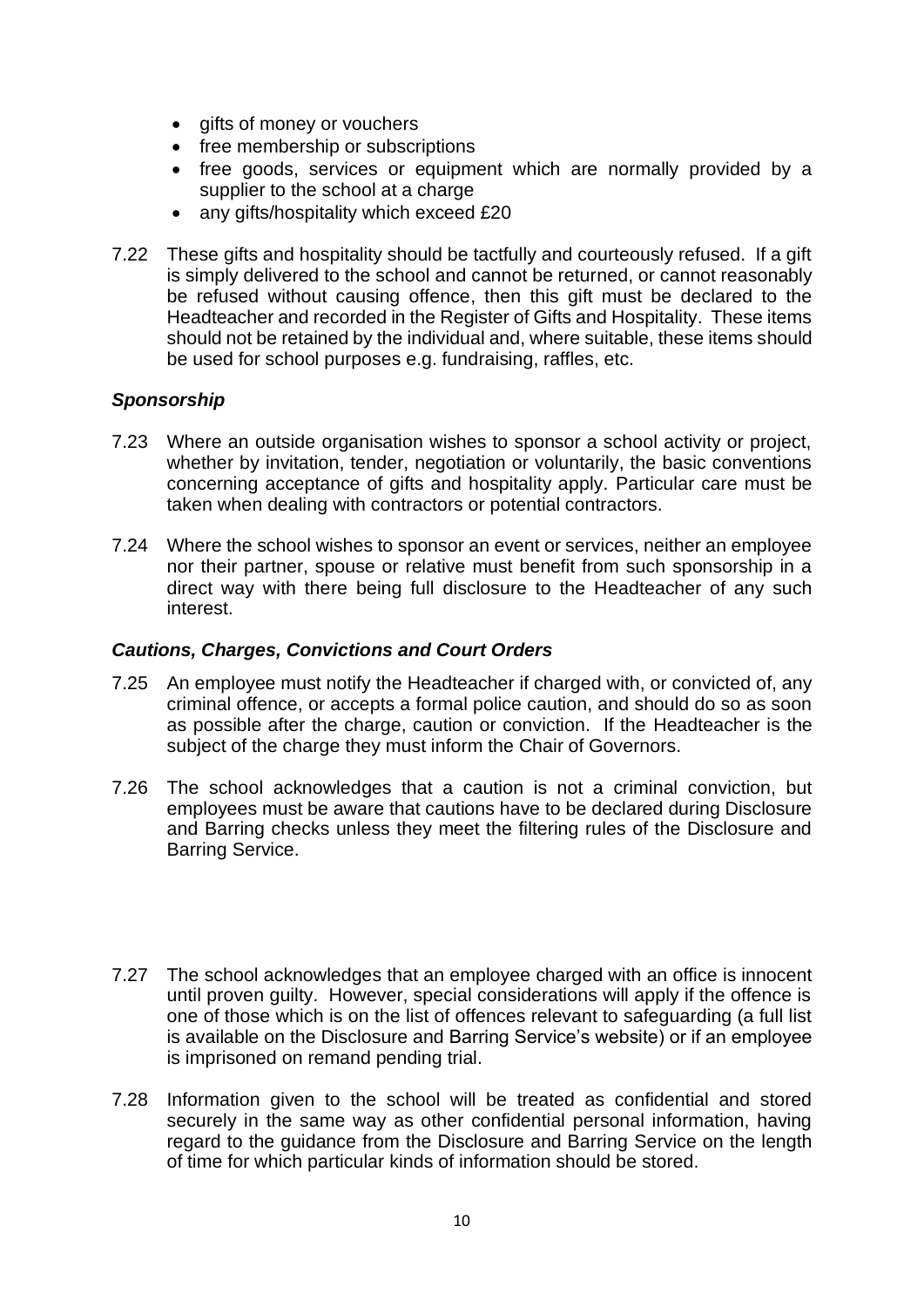7.29 Employees must also notify the Headteacher if they are subject to a court order or any other conditions which may affect their suitability to work with children or any circumstances which could lead to disqualification under the Childcare Act 2006 if they are employed in relevant childcare.

## **8. Relationships and Conflicts of Interest**

- 8.1 It is unlawful for appointments to be made on the basis of anything other than the ability of the candidate to undertake the duties of the post. Employees and governors involved in making appointments should do everything possible to ensure that these are made on the basis of merit and in accordance with the school's policy on recruitment and selection and the prevailing regulations on safer recruitment.
- 8.2 In order to avoid any possible accusations of bias, employees and governors must not become involved in any appointment or any other decision relating to the discipline, promotion, pay or conditions of another employee, or prospective employee, if they are a relative of an applicant or have a close personal relationship with him or her, nor where they have the opportunity to benefit, directly or indirectly, from an appointment without the express prior approval of the Headteacher, or Chair of Governors in the case of the Headteacher.
- 8.3 In this section 'relative' means a spouse, partner, parent, parent-in-law, son, daughter, stepson, stepdaughter, child of a partner, brother, sister, grandparent, grandchild, uncle, aunt, nephew, niece or the spouse or partner of any of the preceding persons.
- 8.4 'Partner' means a couple who live together or who are involved in a romantic relationship.
- 8.5 'Close personal relationship' would include a person not employed by the school with whom an employee has a close business connection.
- 8.6 Personal relationships between colleagues who work together can give rise to conflicts of interest. Therefore, employees who have entered into a close personal or romantic relationship with a colleague are required to disclose this fact to their Headteacher. Any information declared or disclosed should be recorded on both employees' personal files and treated in strict confidence.
- 8.7 This information should only be considered to ensure that the existence of the relationship does not impact on the smooth running of the school.
- 8.8 All relationships of a business or personal nature with external contractors or suppliers, or potential contractors or suppliers, must be declared to the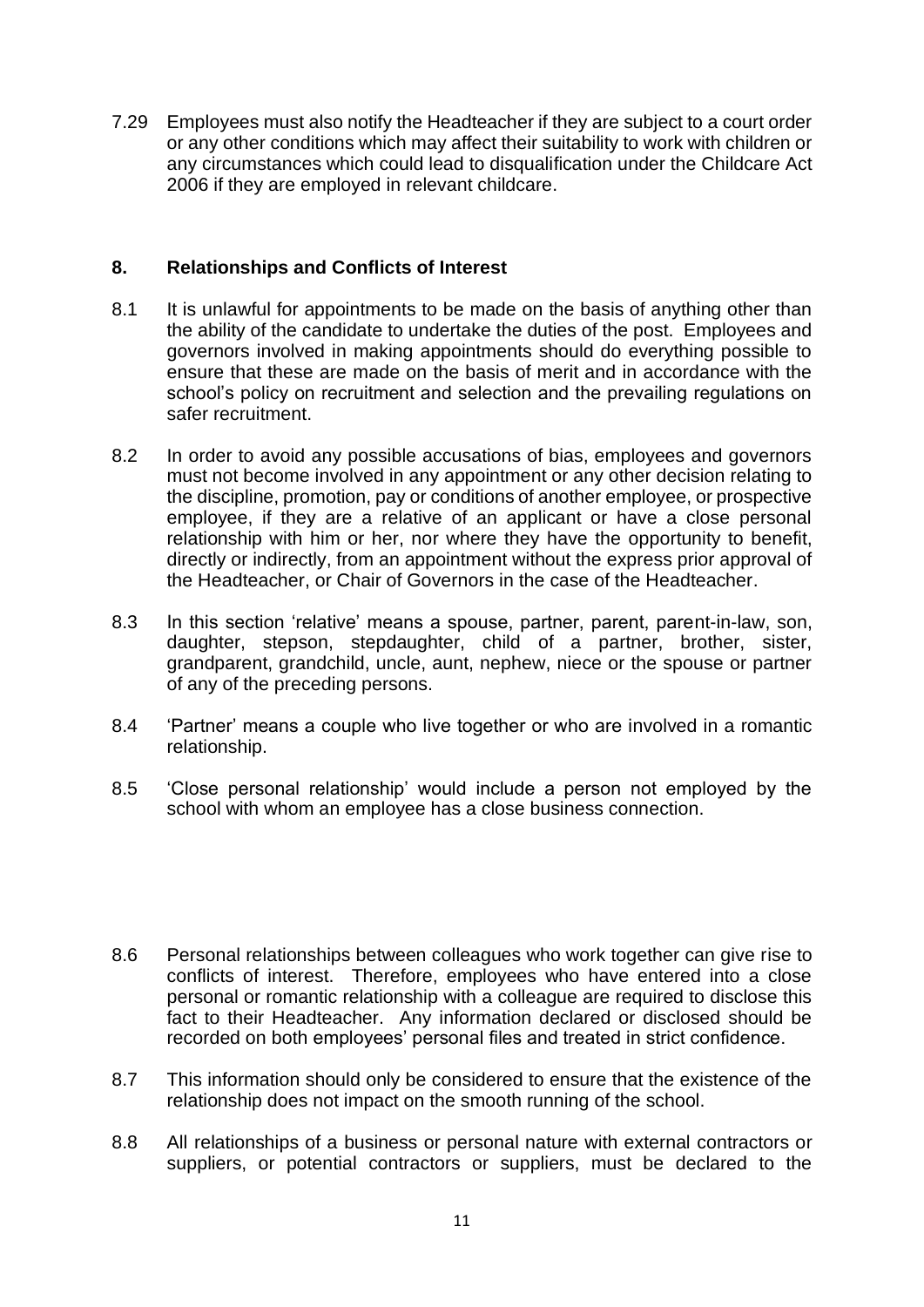Headteacher (or Chair of Governors in the case of the Headteacher) at the earliest opportunity.

#### **9. Financial and Tendering Procedures**

- 9.1 Employees should exercise fairness and impartiality when dealing with all customers, contractors and subcontractors. Tendering processes must always be carried out in line with the schools' financial policies and procedures, the Council's standing orders and financial regulations, including the Schools Financial Values Standard (SFVS).
- 9.2 Employees responsible for engaging or supervising contractors and who have previously had, or currently have, a relationship in a private or domestic capacity with a particular contractor, must declare that relationship to the Headteacher (or Chair of Governors in the case of the Headteacher).
- 9.3 If employees become privy to confidential information on tenders or costs relating to external contractors they must not disclose that information to any unauthorised person or organisation.
- 9.4 All employees must ensure that special favour is not shown to current or recent former employees or their partners, close relatives or associates in awarding contracts to businesses run by them or employing them in any capacity.
- 9.5 All employees involved in financial activities and transactions on behalf of the school, including budgetary control, payments of accounts, payments of salaries and wages, petty cash and orders of works, goods or services must follow the financial regulations detailed in paragraph 9.1 above.

#### **10. Dress and Appearance**

- 10.1 The School recognises that dress and appearance are matters of personal choice and self-expression. However, all employees must dress in a manner that is appropriate to a professional role and which promotes a professional image in line with the school's ethos.
- 10.2 Employees should dress in a manner that is not offensive, revealing or sexually provocative and in a manner that is free from political or contentious slogans. They should dress safely and appropriately for the tasks they undertake and pay regard to any health and safety considerations. For safety reasons appropriate footwear should be worn.
- 10.3 Offensive tattoos and body art should be covered while employees are in school. Discreet earrings and body piercings are acceptable, however, those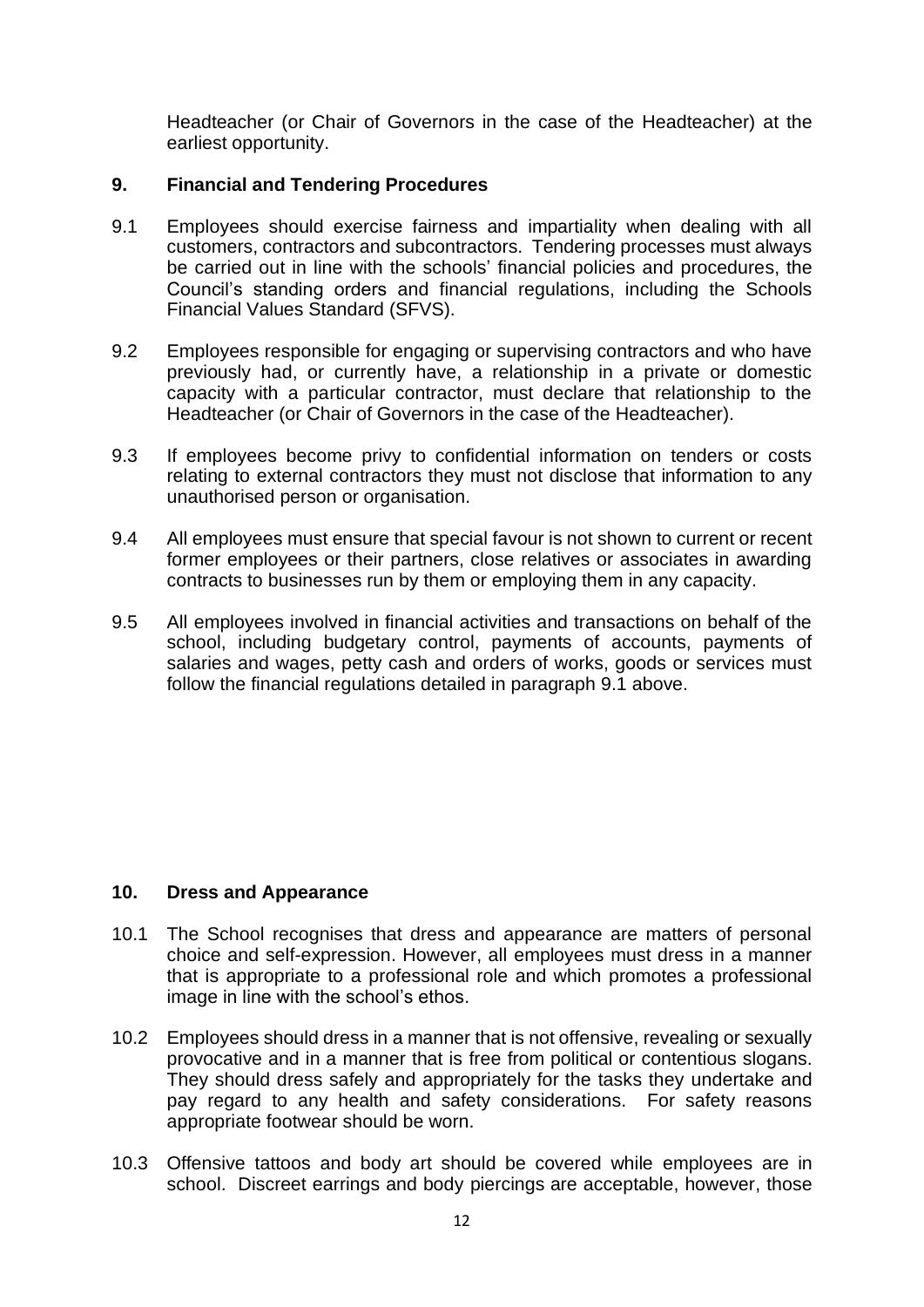which could pose a health and safety risk whilst undertaking the tasks of the role should be removed while on school premises.

- 10.4 No caps or hats may be worn in school, except where necessary for hygiene reasons, on health and safety grounds, or have been permitted on religious or racial grounds. Head dress in line with beliefs and traditions of various religions and sects are allowed, with the exception of those that cover a substantial part of a person's face such that their identity cannot be confirmed. The reasons for this are:
	- the school takes the view that in an institution where verbal communication and body language form an important and significant part of the work with children and young persons, it is not appropriate for any employee who comes into contact with pupils in teaching and learning situations to have a substantial part of their face covered; and
	- the school wishes to ensure that it remains vigilant about the safety and security of staff and pupils, and that no person employed by the school should have their faces covered and therefore conceal their identity.

#### **11. Transporting pupils during and outside of normal working duties**

- 11.1 In certain circumstances employees may be required or offer to transport pupils in their own vehicle e.g. sporting events, visits to other schools. As with any other activity undertaken at work this should not be undertaken without the knowledge and permission of the Headteacher. To help safeguard this action, it is also recommended that more than one staff member be present in such a scenario.
- 11.2 Employees should ensure that their vehicle meets all legal requirements, ensuring the vehicle is roadworthy and appropriately business insured and that the maximum carrying capacity is not exceeded.

11.3 Employees should never offer to transport pupils outside of their normal working duties, other than in an emergency or where not doing so would mean the child may be at risk. In these circumstances the matter should be recorded and reported both to the Headteacher and the child's parent(s) / carer.

#### **12. Use of information systems**

#### *School systems*

12.1 The school wants employees to use information systems to the full and to feel competent and comfortable about doing so. However, it is essential that such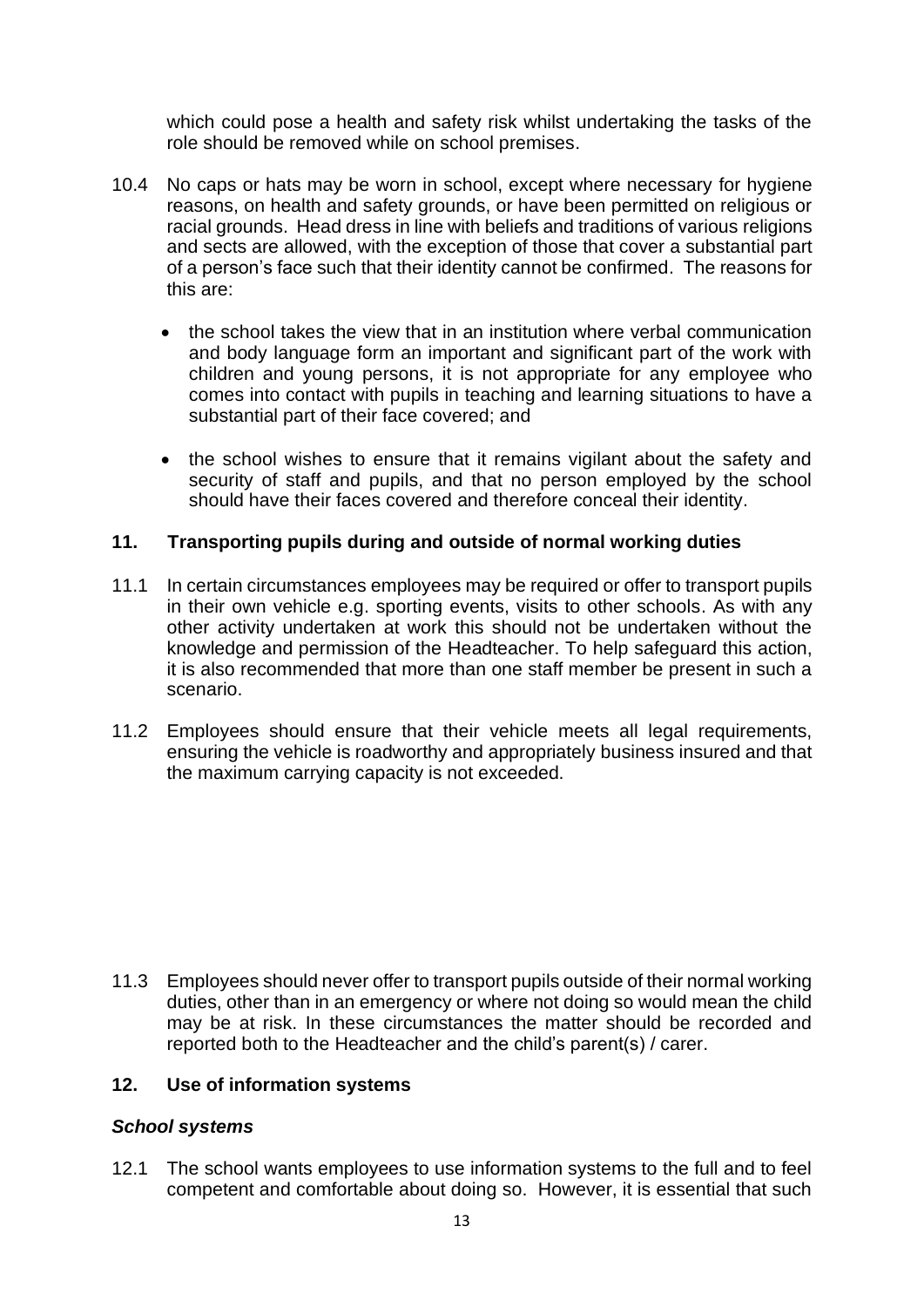systems are used appropriately. Any reference to information systems should be taken to mean computer equipment, associated technology and internet access and mobile phones.

- 12.2 The misuse of information systems is a serious matter and may result in employees being subject to disciplinary and, where appropriate, legal action.
- 12.3 Guidance documents are available within the school in relation to the use of computers and information technology. Employees must be familiar with, and abide by, the school's policies on the acceptable use of information systems.
- 12.4 Private use of school facilities, such as computers (including use of the internet), stationery and photocopiers is governed by these documents. Employees should not arrange to receive correspondence, telephones calls or emails in school related to outside work or private interests.
- 12.5 The school will monitor the use of information systems without notice. A record of any websites accessed by employees is recorded by the school's system and may be examined later if misuse is suspected.

#### *Personal devices*

- 12.6 The school accepts that employees will bring their own devices into the workplace and may use them for work purposes e.g. sending and receiving work e-mails on a mobile phone or tablet. When employees are using personal devices for work purposes, including accessing WiFi whilst on school premises, then the standards contained in this code will apply to their use.
- 12.7 The personal use of mobile phones during working hours should be undertaken with discretion and be primarily restricted to dealing with emergencies. Employees should not make or receive calls or texts during work time where pupils are present. Mobile phones should be on silent at all times whilst in school and should not be left on display, with the exception of places determined by the school.
- 12.8 Employees are not permitted to use their personal devices for making voice or video recordings within school or taking photos of pupils. If there is a requirement in the individual's role to take photographs of children for school purposes, this should be carried out using school equipment which will be provided with the agreement of the Headteacher/senior manager and in line with the agreed school procedures and where appropriate permissions have been sought.

#### *Use of social networking sites*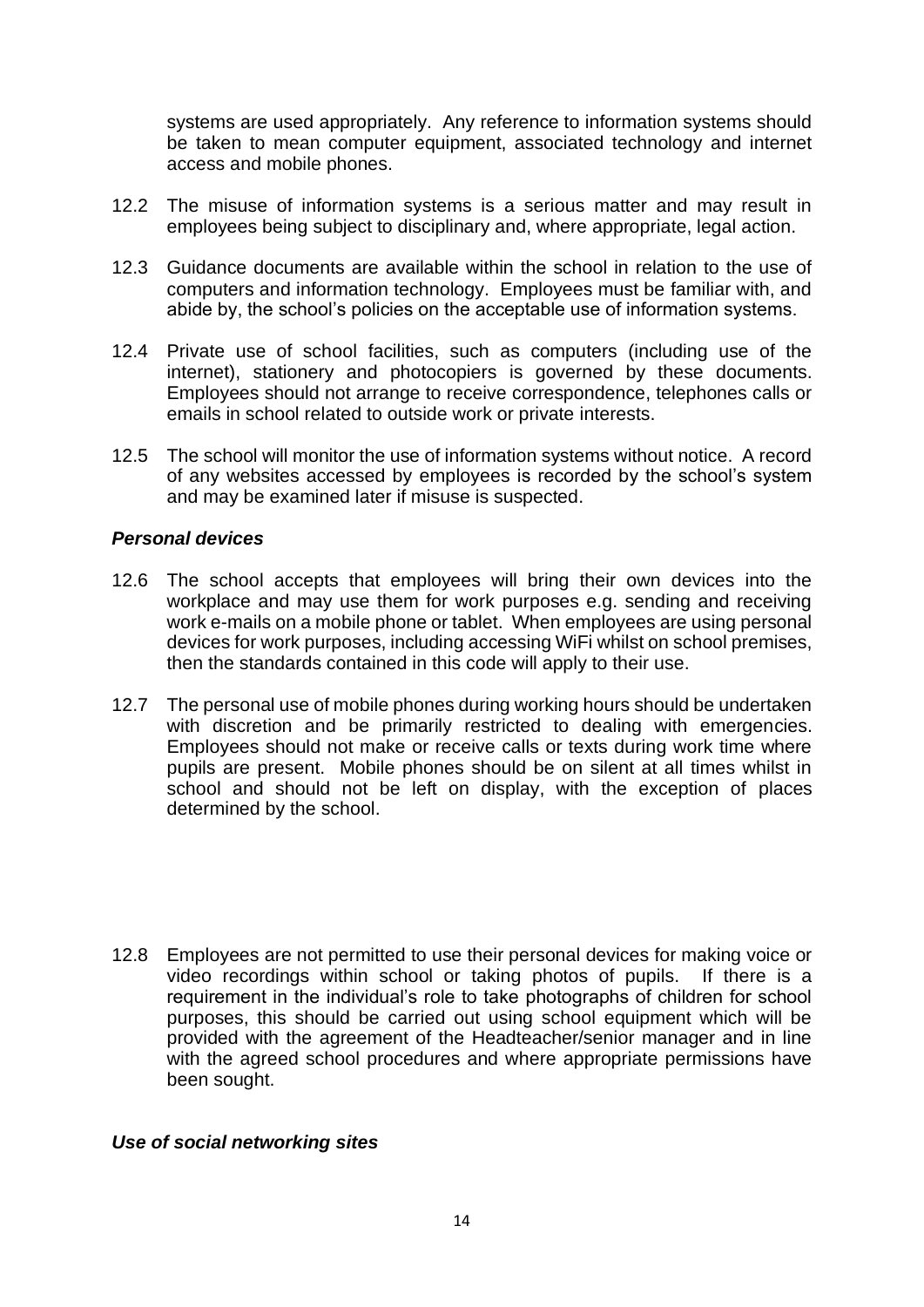- 12.9 Employees should ensure that they do not bring the school into disrepute or breach their obligations in relation to confidentiality and appropriate behaviour when using social media.
- 12.10 Employees should not access social networking/media sites during working hours. When accessing such sites outside working hours employees are advised not to write about their work or make reference to the school or employer on external web pages. Where an employee chooses to do so he/she should make it clear that the views expressed are their own and do not reflect the views of the school.
- 12.11 In addition, employees must not:
	- Disclose any information that is confidential to the school to any third party or disclose personal data or information about any individual, colleague, pupil or parent/carer which could be in breach of data protection legislation
	- Disclose any information which is not yet in the public arena
	- Post illegal material, e.g. material which incites racial hatred
	- Link their own personal web pages to the school's website
	- Include any information, sourced from the school, which breaches copyright
	- Make defamatory remarks about the school, colleagues, Governors, pupils and parents/carers
	- Publish any material or comment that could undermine public confidence in the individual as a representative of the school or in their position of trust within the community
	- Misrepresent the school, by posting false or inaccurate statements about the work of the school, however this list is not finite.
- 12.12 In circumstances where an employee makes an inappropriate comment in relation to the school or an employee of the school but does not actually name them, then the school may still consider taking action if it believes that the comment is damaging to the school.

#### *Communicating with pupils*

- 12.13 Employees work in a position of trust with pupils and it is therefore vital that this position is not abused. Individuals also need to ensure that they do not put themselves in a position where they can be accused of abusing that trust.
- 12.14 In support of this, employees must not have any communication with pupils through personal information and communication systems including personal e-mail accounts, social media sites, mobile phones, text messaging, etc.
- 12.15 All electronic communication with pupils must be through school e-mail accounts, for both pupils and staff, and should be appropriate to the staff/pupil relationship.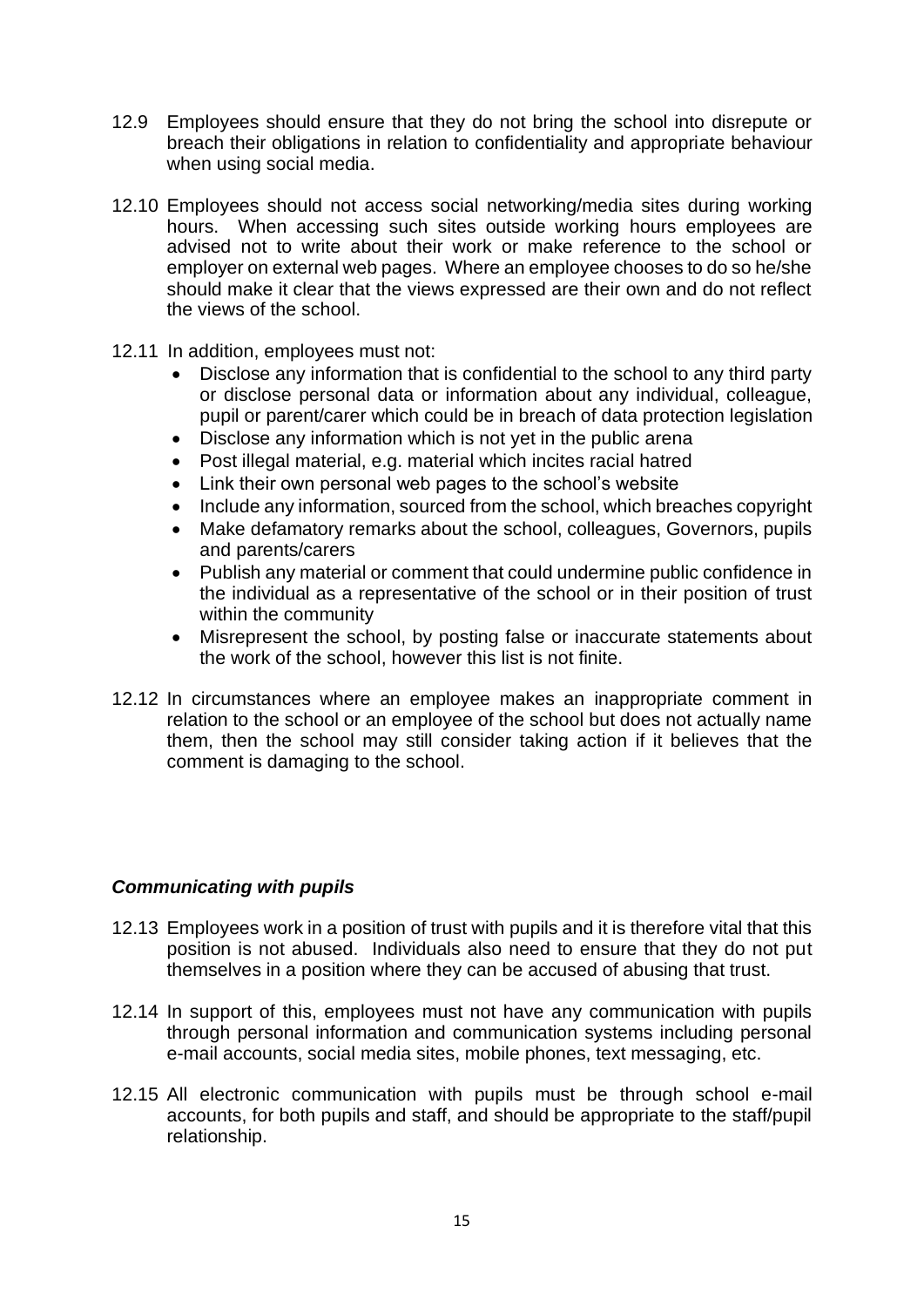- 12.16 Employees must not give out their personal mobile phone numbers or e-mail addresses to any pupils or request and/or retain the personal phone numbers or e-mail addresses of pupils.
- 12.17 The above guidance regarding communication with pupils continues to apply when the pupils have left school and/or the employee has left the school.
- 12.18 It is recognised that there may be circumstances where employees of the school are known to pupils outside of work e.g. family relationships, private tutoring, membership of clubs, etc.
- 12.19 When employees are related to pupils within the school they are required to inform the Headteacher and this will be recorded on school systems. Electronic communication with pupils to whom an employee is related should take place out of working hours.
- 12.20 When employees interact with pupils from the school as a result of any additional employment they hold or volunteering they undertake, they are required to inform the Headteacher of this (or Chair of Governors in the case of the Headteacher). A declaration form is attached at appendix 1. In these circumstances all electronic communications regarding these arrangements should take place out of working hours.
- 12.19 Exceptions to paragraphs 12.14 and 12.16 above may be agreed in writing by the Headteacher in certain circumstances, for example, for the duration of an educational visit to ensure effective communication between staff and pupils.

#### **13. Whistleblowing**

- 13.1 Employees are often the first to realise that there may be something seriously wrong within an organisation. However, they may not express their concerns because they feel that speaking up would be disloyal to their colleagues or to the school. They may also fear harassment or victimisation.
- 13.2 The school is committed to the highest possible standards of openness, probity and accountability. In line with that commitment, employees, and those associated with the school, who have serious concerns about any aspect of the school's work are expected to come forward and voice those concerns. It is recognised that most cases will have to proceed on a confidential basis.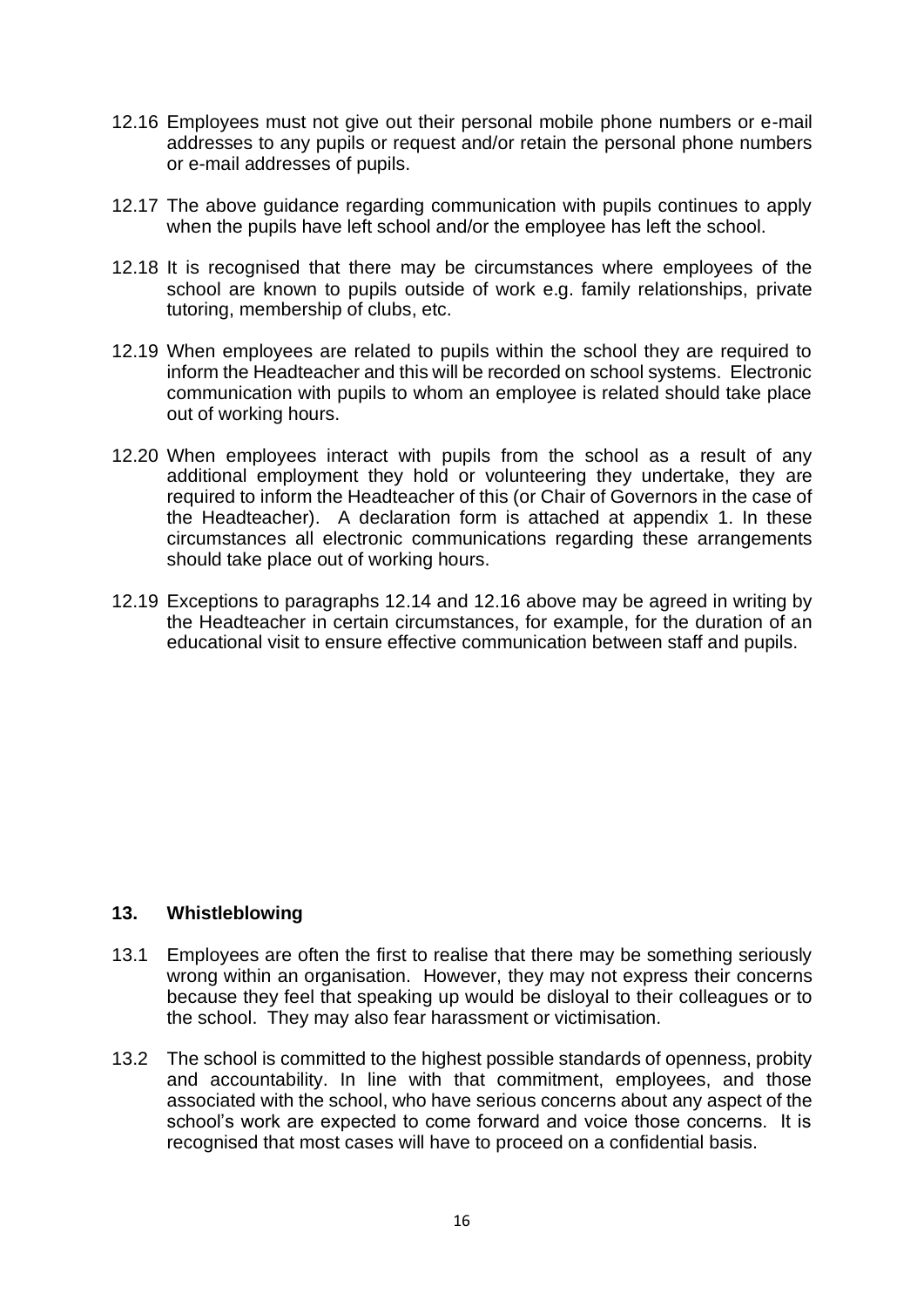13.3 In order to ensure that this can happen the school has adopted a whistleblowing policy which is available from the Office Manager. This policy is intended to encourage and enable employees to raise serious concerns within the school rather than overlooking a problem or 'blowing the whistle' outside.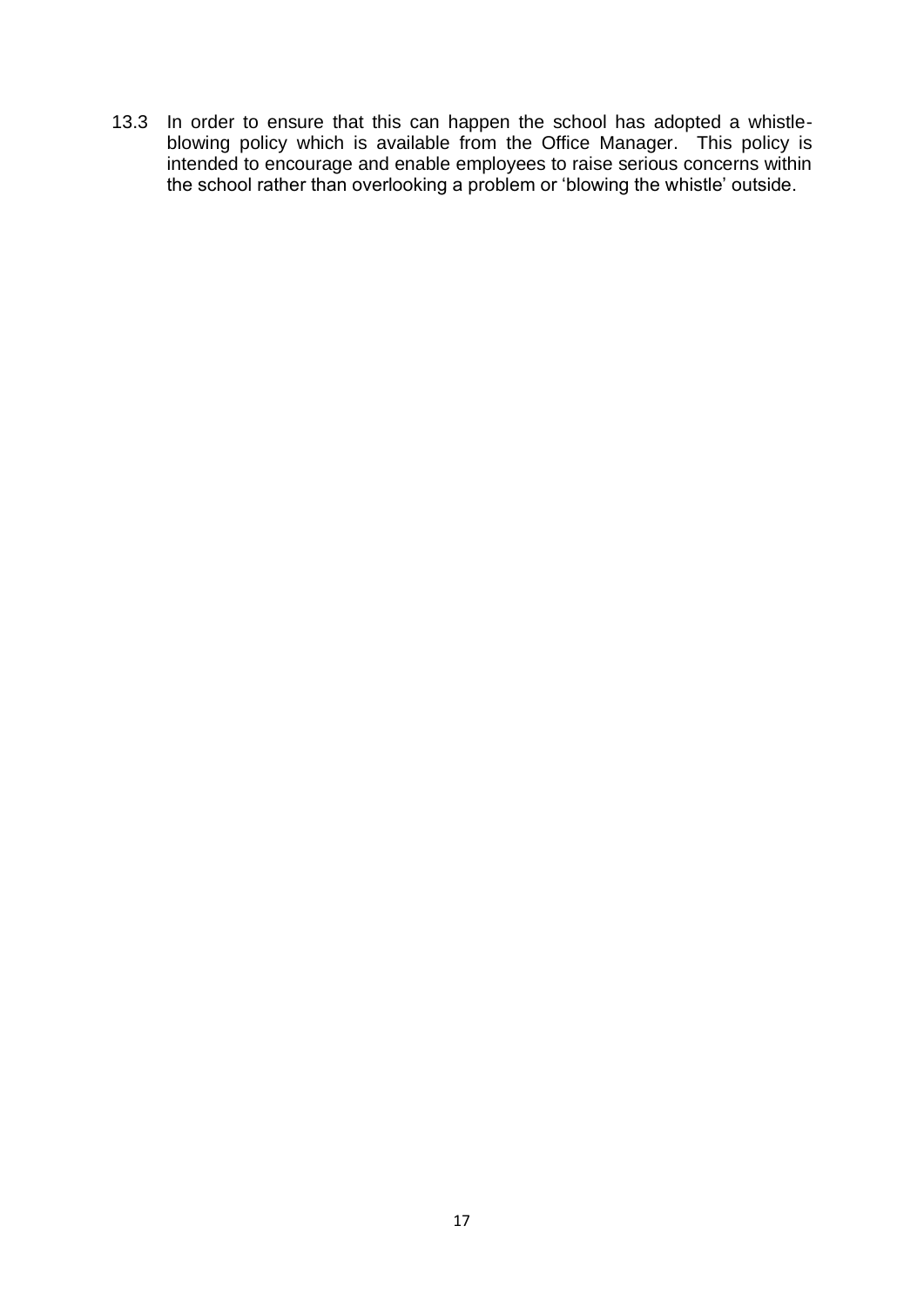## **Code of Conduct - Confirmation of Compliance**

I hereby confirm that I have read, understood and agree to comply with the school's code of conduct.

| Name:               |  |
|---------------------|--|
| Position/Post held: |  |
| Signed:             |  |
| Date:               |  |

**Once completed, signed and dated, please return this form to the Headteacher.**